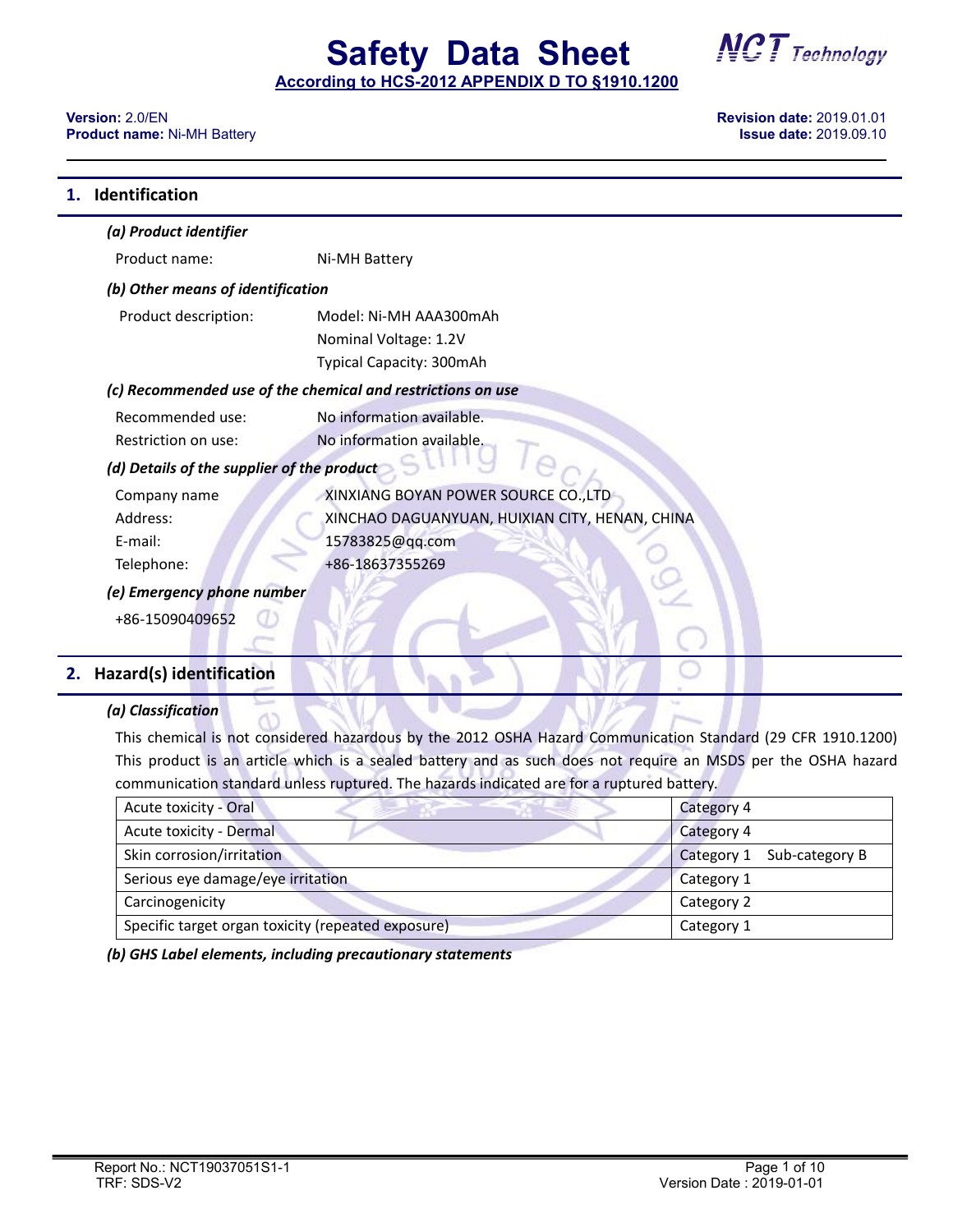**Safety Data Sheet**

#### **Version:** 2.0/EN **Revision date:** 2019.01.01 **Product name: Ni-MH Battery**

| <b>Signal word</b>                                                                                                                                                                                                                                                                                                                                    | <b>Danger</b>                                                                                                                                                                                                             |                                                                                                                 |
|-------------------------------------------------------------------------------------------------------------------------------------------------------------------------------------------------------------------------------------------------------------------------------------------------------------------------------------------------------|---------------------------------------------------------------------------------------------------------------------------------------------------------------------------------------------------------------------------|-----------------------------------------------------------------------------------------------------------------|
| <b>Hazard Statements</b>                                                                                                                                                                                                                                                                                                                              |                                                                                                                                                                                                                           |                                                                                                                 |
| Harmful if swallowed                                                                                                                                                                                                                                                                                                                                  |                                                                                                                                                                                                                           |                                                                                                                 |
| Harmful in contact with skin                                                                                                                                                                                                                                                                                                                          |                                                                                                                                                                                                                           |                                                                                                                 |
| Causes severe skin burns and eye damage                                                                                                                                                                                                                                                                                                               |                                                                                                                                                                                                                           |                                                                                                                 |
| Suspected of causing cancer                                                                                                                                                                                                                                                                                                                           |                                                                                                                                                                                                                           |                                                                                                                 |
|                                                                                                                                                                                                                                                                                                                                                       | Causes damage to organs through prolonged or repeated exposure                                                                                                                                                            |                                                                                                                 |
|                                                                                                                                                                                                                                                                                                                                                       | This product is an article which contains a chemical substance.                                                                                                                                                           | Safety information is given for exposure to the                                                                 |
|                                                                                                                                                                                                                                                                                                                                                       |                                                                                                                                                                                                                           | article as sold. Intended use of the product should not result in exposure to the chemical substance. This is a |
| battery. In case of rupture: the above hazards exist.                                                                                                                                                                                                                                                                                                 |                                                                                                                                                                                                                           |                                                                                                                 |
|                                                                                                                                                                                                                                                                                                                                                       |                                                                                                                                                                                                                           |                                                                                                                 |
| <b>Appearance Green</b>                                                                                                                                                                                                                                                                                                                               | <b>Physical State Solid</b>                                                                                                                                                                                               | <b>Odor Odorless</b>                                                                                            |
| <b>Precautionary Statements - Prevention</b><br>Obtain special instructions before use<br>Use personal protective equipment as required<br>Do not eat, drink or smoke when using this product<br>Do not breathe dust/fume/gas/mist/vapors/spray<br><b>Precautionary Statements - Response</b><br>Immediately call a POISON CENTER or doctor/physician | Do not handle until all safety precautions have been read and understood<br>Wash face, hands and any exposed skin thoroughly after handling<br>Specific treatment (see supplemental first aid instructions on this label) |                                                                                                                 |
|                                                                                                                                                                                                                                                                                                                                                       |                                                                                                                                                                                                                           |                                                                                                                 |
| <b>Eyes</b>                                                                                                                                                                                                                                                                                                                                           |                                                                                                                                                                                                                           |                                                                                                                 |
|                                                                                                                                                                                                                                                                                                                                                       | IF IN EYES: Rinse cautiously with water for several minutes. Remove contact lenses, if present and easy to do.                                                                                                            |                                                                                                                 |
| Continue rinsing                                                                                                                                                                                                                                                                                                                                      |                                                                                                                                                                                                                           |                                                                                                                 |
| Immediately call a POISON CENTER or doctor/physician                                                                                                                                                                                                                                                                                                  |                                                                                                                                                                                                                           |                                                                                                                 |
| <b>Skin</b>                                                                                                                                                                                                                                                                                                                                           |                                                                                                                                                                                                                           |                                                                                                                 |

Call a POISON CENTER or doctor/physician if you feel unwell Wash contaminated clothing before reuse IF ON SKIN (or hair): Remove/Take off immediately all contaminated clothing. Rinse skin with water/shower

#### **Inhalation**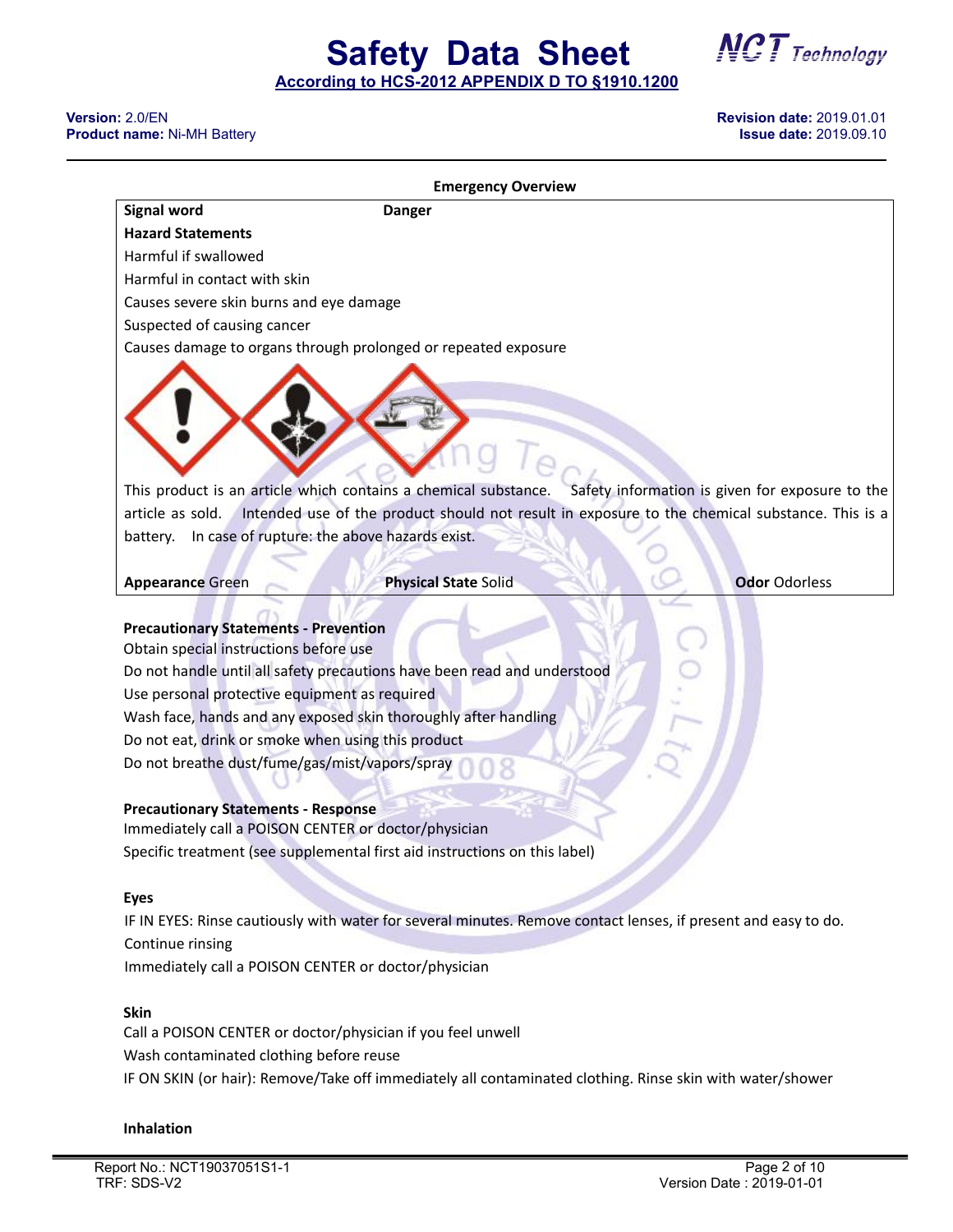

**Version:** 2.0/EN **Revision date:** 2019.01.01 **Product name: Ni-MH Battery** 

IF INHALED: Remove victim to fresh air and keep at rest in a position comfortable for breathing Immediately call a POISON CENTER or doctor/physician

#### **Ingestion**

IF SWALLOWED: Call a POISON CENTER or doctor/physician if you feel unwell Rinse mouth Do NOT induce vomiting

**Precautionary Statements - Storage**

Store locked up

**Precautionary Statements - Disposal**

Store locked up<br>
Precautionary Statements - Disposal<br>
Dispose of contents/container to an approved waste disposal plant<br>
Trecified (HNOC) *(c) Hazards not otherwise classified (HNOC)* Not applicable

*(d) Unknown Toxicity* 14.4 % of the mixture consists of ingredient(s) of unknown toxicity

*(e) Other information* Very toxic to aquatic life with long lasting effects

*(f) Interactions with Other Chemicals* No information available.

#### **3. Composition/information on ingredients**

#### *(a) Mixtures information*

| <b>Chemical name</b>                                      | <b>CAS No.</b> | Concentration% |
|-----------------------------------------------------------|----------------|----------------|
| Nickel hydroxide                                          | 12054-48-7     | 35             |
| Cobalt                                                    | 7440-48-4      | 4              |
| Potassium hydroxide                                       | 1310-58-3      |                |
| Polypropylene                                             | 9003-07-0      | 8              |
| Hydrogen atom                                             | 12385-13-6     | 37             |
| <b>Iron</b>                                               | 7439-89-6      | 10             |
| Poly[imino(1-oxo-1,12-dodecanediyl)], (nylon 12<br>chips) | 24937-16-4     |                |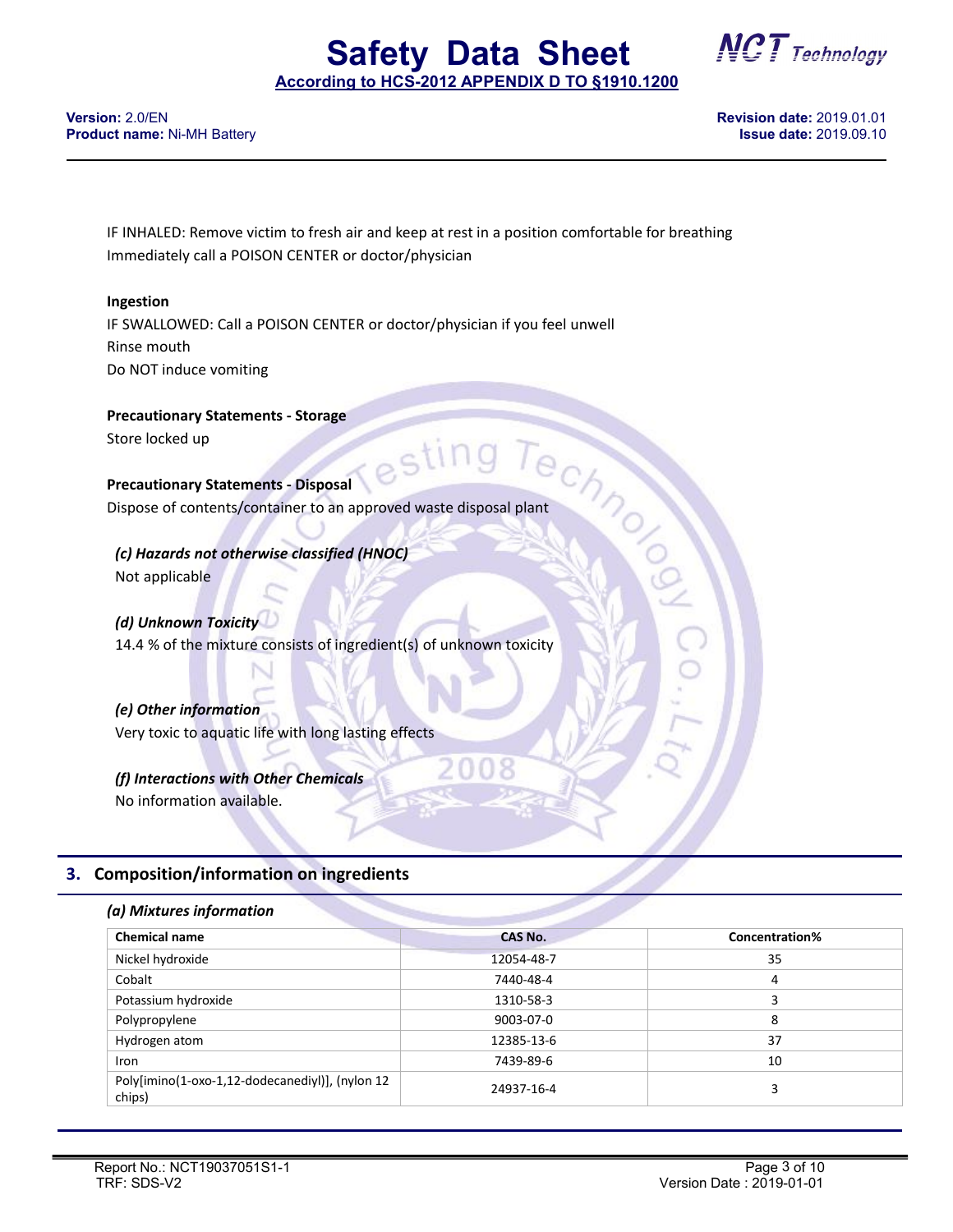

#### **4. First-aid measures**

| (a) Description of first aid measures |                                                                                                                                                                                                                                                                                                                                                       |  |
|---------------------------------------|-------------------------------------------------------------------------------------------------------------------------------------------------------------------------------------------------------------------------------------------------------------------------------------------------------------------------------------------------------|--|
| <b>General Advice</b>                 | First aid is upon rupture of sealed battery.                                                                                                                                                                                                                                                                                                          |  |
| Eye contact:                          | Show this safety data sheet to the doctor in attendance.<br>Rinse immediately with plenty of water, also under the eyelids, for at least 15 minutes. Keep<br>eye wide open while rinsing. Remove contact lenses, if present and easy to do. Continue<br>rinsing. Get medical attention if irritation develops and persists. Do not rub affected area. |  |
| Skin contact:                         | Remove contaminated clothes and rinse the skin with plenty of water. Get medical advice /<br>attention if you feel unwell.                                                                                                                                                                                                                            |  |
| Inhalation:                           | Remove to fresh air. If not breathing, give artificial respiration. If breathing is difficult, (trained<br>personnel should) give oxygen. Get medical advice / attention if you feel unwell.                                                                                                                                                          |  |
| Ingestion:                            | Rinse mouth immediately and drink plenty of water. Never give anything by mouth to an<br>unconscious person. Do NOT induce vomiting. Get medical aid.                                                                                                                                                                                                 |  |
| Self-protection of                    | Ensure that medical personnel are aware of the material(s) involved, take precautions to                                                                                                                                                                                                                                                              |  |
| the first aider                       | protect themselves and prevent spread of contamination.                                                                                                                                                                                                                                                                                               |  |

#### *(b) Most important symptoms/effects, acute and delayed*

Contact with internal components may cause allergic skin sensitization (rash) and irritate eyes, skin, nose, throat, respiratory system. Cobalt and Cobalt compounds are considered to be possible human carcinogen(s).

#### *(c) Immediate medical attention and special treatment*

No information available.

#### **5. Fire-fighting measures**

#### *(a) Extinguishing media*

Suitable extinguishing media: Use foam, dry powder or dry sand,  $CO<sub>2</sub>$  as appropriate. Unsuitable extinguishing media: No information available.

#### *(b) Special hazards arising from the chemical*

Under fire conditions, batteries may burst and release hazardous decomposition products when exposed to a fire situation. This could result in the release of flammable or corrosive materials. Hazardous combustion products: CO, CO2, Metal oxides, Irritating fumes

#### *(c) Hazardous Combustion Products*

Carbon oxides.

#### *(d)Explosion Data*

Sensitivity to Mechanical Impact: No.

Sensitivity to Static Discharge: No.

#### *(f) Special protective equipment and precautions for fire-fighters*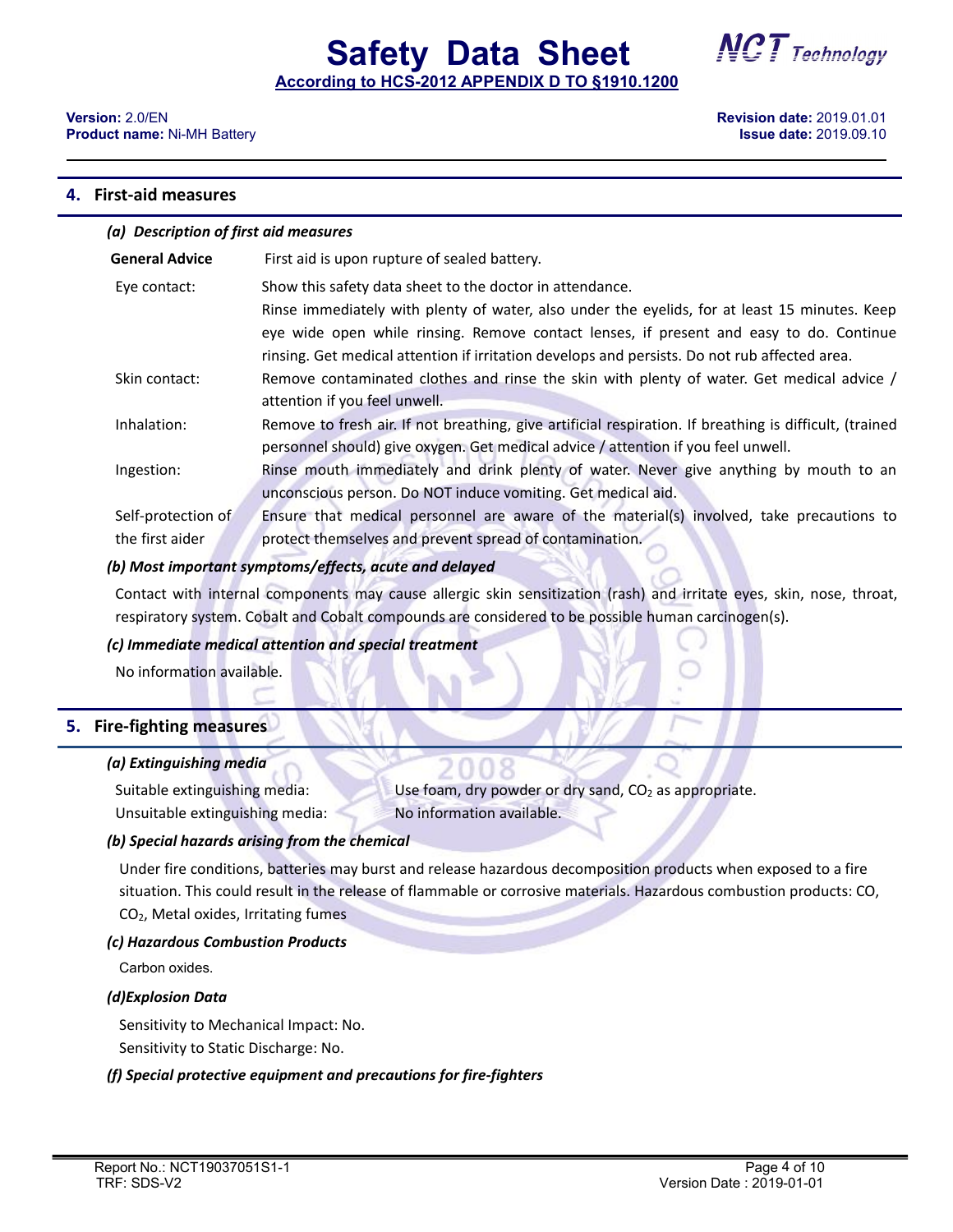## **Safety Data Sheet According to HCS-2012 APPENDIX D TO §1910.1200**



**Version:** 2.0/EN **Revision date:** 2019.01.01 **Product name: Ni-MH Battery** 

Firefighters must wear fire resistant protective equipment and appropriate breathing apparatus. The staff must equip with filtermask (full mask) or isolated breathing apparatus. The staff must wear the clothes which can defense the fire and the toxic gas. Put out the fire in the upwind direction. Remove the container to the open space as soon as possible. Spray water on the containers in the fireplace to keep them cool until finish extinguishment.

#### **6. Accidental release measures**

#### *(a) Personal precautions, protective equipment and emergency procedures*

Attention! Corrosive material. Avoid contact with skin, eyes or clothing. Ensure adequate ventilation. Use personal protective equipment as required. Evacuate personnel to safe areas. Keep people away from and upwind of spill/leak.

#### *(b) Environmental Precautions*

Prevent further leakage or spillage if safe to do so. Should not be released into the environment. Do not allow to enter into soil/subsoil. Prevent product from entering drains.

#### *(c) Methods and materials for containment and cleaning up*

If battery casing is dismantled, small amounts of electrolyte may leak. Collect all released material in a plastic lined container. Dispose off according to the local law and rules. Avoid leached substances to get into the earth, canalization or waters. Pick up and transfer to properly labeled containers.

#### **7. Handling and storage**

#### *(a) Precautions for safe handling*

Always follow the warning information on the batteries and in the manuals of devices. Only use the recommended battery types. Keep batteries away from children. For devices to be used by children, the battery casing should be protected against unauthorized access. Unpacked batteries shall not lie about in bulk. In case of battery change always replace all batteries by new ones of identical type and brand. Do not swallow batteries. Do not throw batteries into water. Do not throw batteries into fire. Avoid deep discharge. Do not short-circuit batteries. Use recommended charging time and current.

#### *(b) Conditions for safe storage, including any incompatibilities*

Keep containers tightly closed in a dry, cooland well-ventilated place. Protect from moisture. Store locked up. Keep out of the reach of children. Store away from other materials. It is at -10℃~+45℃ for long period storage. Do not storage the Battery haphazardly in a box or drawer where they may short-circuit each other or be short-circuited by other metal objects.

#### **8. Exposure controls/personal protection**

#### *(a)Control parameters*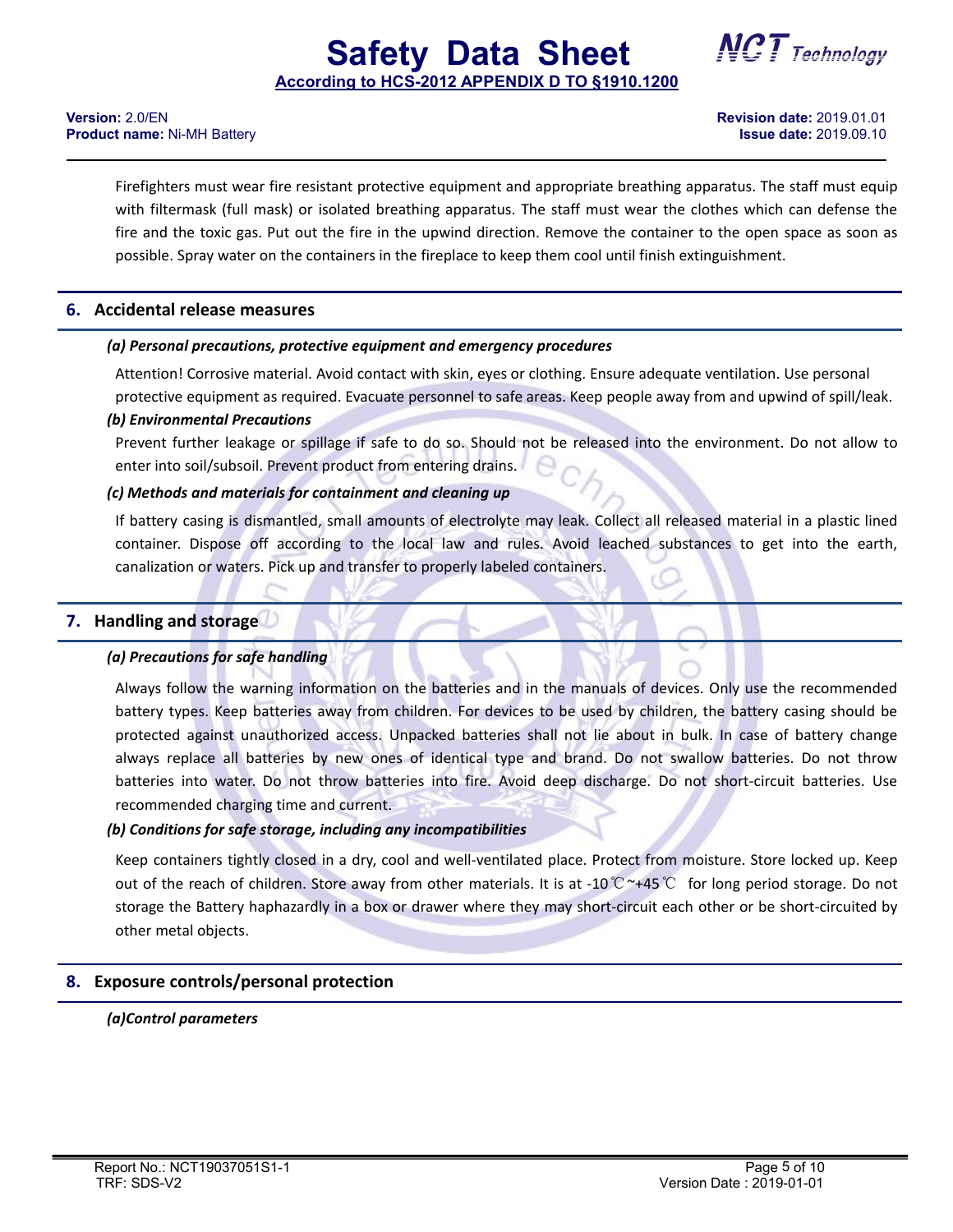**Safety Data Sheet NCT** Technology

#### **Exposure Guidelines**

| <b>Chemical Name</b>             | <b>ACGIH TLV</b>                           | <b>OSHA PEL</b>                                              | <b>NIOSH IDLH</b>                                                        |
|----------------------------------|--------------------------------------------|--------------------------------------------------------------|--------------------------------------------------------------------------|
| Nickel hydroxide<br>12054-48-7   | TWA: 0.2 mg/m3<br>Ni inhalable<br>fraction | TWA: $1 \text{ mg/m3}$<br>Ni<br>(vacated) TWA: 1 mg/m3<br>Ni | IDLH: 10 mg/m3<br>Ni<br>TWA: 0.015 mg/m3<br>except Nickel<br>carbonyl Ni |
| Potassium hydroxide<br>1310-58-3 | Ceiling: 2 mg/m3                           | (vacated) Ceiling: 2 mg/m3                                   | Ceiling: 2 mg/m3                                                         |

ACGIH TLV: American Conference of Governmental Industrial Hygienists -Threshold Limit Value OSHA PEL: Occupational Safety and Health Administration - Permissible Exposure Limits NIOSH IDLH Immediately<br>Dangerous to Life or Health<br>D) Appropriate engineering controls<br>Depending Measures: 1.Showers<br>Antarions Dangerous to Life or Health

#### *(b) Appropriate engineering controls*

**Engineering Measures:** 1.Showers

2.Eyewash stations

3.Ventilation systems

#### *(c) Individual protection measures, such as personal protective equipment*

| <b>Eye/Face Protection:</b>      | Not necessary under normal conditions, wear safety glasses if handling an open or      |
|----------------------------------|----------------------------------------------------------------------------------------|
|                                  | leaking battery.                                                                       |
| <b>Skin and body Protection:</b> | Not necessary under normal conditions, Wear protective gloves and protective           |
|                                  | clothing such as long sleeved clothing, impervious gloves, chemical resistant apron,   |
|                                  | and antistatic boots if handling an open or leaking battery.                           |
| <b>Respiratory Protection:</b>   | Not necessary under normal conditions. If exposure limits are exceeded or irritation   |
|                                  | is experienced, ventilation and evacuation may be required.                            |
| <b>Hygiene Measures:</b>         | Handle in accordance with good industrial hygiene and safety practice. Avoid contact   |
|                                  | with skin, eyes or clothing. Wear suitable gloves and eye/face protection. Do not eat, |
|                                  | drink, or smoke in work area. Maintain good housekeeping.                              |

#### **9. Physical and chemical properties**

| (a) Appearance                                   | <b>Green Solid</b> |
|--------------------------------------------------|--------------------|
| (b) Odor                                         | <b>Odorless</b>    |
| (c) Odor threshold                               | No data available. |
| (d) pH                                           | No data available. |
| (e) Melting point/freezing point                 | No data available. |
| (f) Initial boiling point and boiling range      | No data available. |
| (g) Flash point                                  | No data available. |
| (h) Evaporation rate                             | No data available. |
| (i) Flammability                                 | No data available. |
| (j) Upper/lower flammability or explosive limits | No data available. |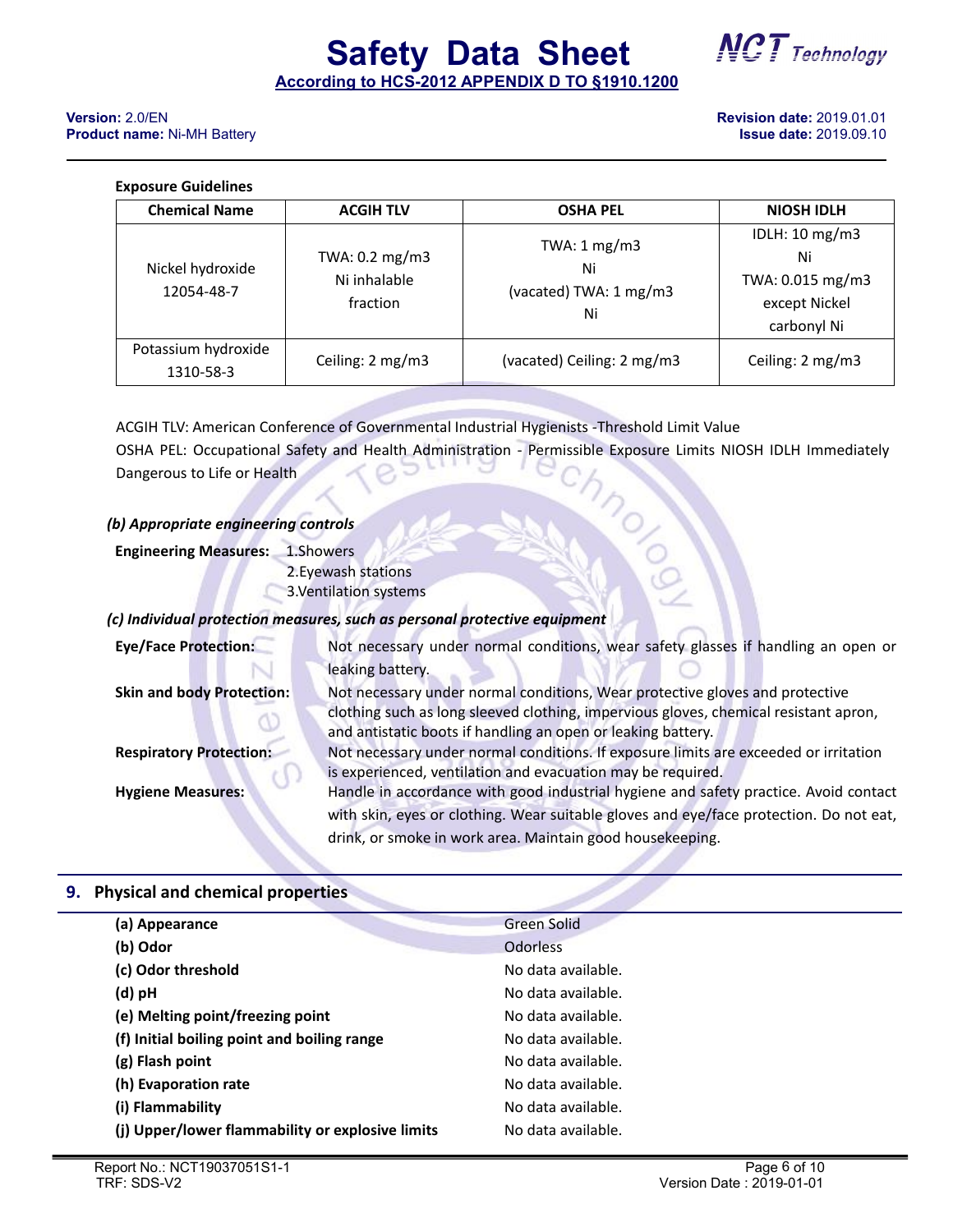## **Safety Data Sheet**

**(k) Vapor pressure** No data available. **(l) Vapor density** No data available. **(m) Relative density** No data available. **Insoluble in water. (o) Partition coefficient: n-octanol/water** No data available. **(p) Auto-ignition temperature** No data available. **(q) Decomposition temperature** No data available. **(r) Viscosity** No data available.

**According to HCS-2012 APPENDIX D TO §1910.1200**

#### **Version:** 2.0/EN **Revision date:** 2019.01.01 **Product name: Ni-MH Battery**

| (k) Vapor pressure                         |
|--------------------------------------------|
| (I) Vapor density                          |
| (m) Relative density                       |
| (n) Solubility(ies)                        |
| (o) Partition coefficient: n-octanol/water |
| (p) Auto-ignition temperature              |
| (q) Decomposition temperature              |
| (r) Viscosity                              |
|                                            |

## **10. Stability and reactivity**

#### *(a) Reactivity*

Stable under recommended storage and handling conditions.<br> **b) Chemical stability** 

#### *(b) Chemical stability*

Stable under normal conditions.

#### *(c) Possibility of hazardous reactions*

When heated above 150°C the risk of rupture occurs. Due to special safety construction, rupture implies controlled release of pressure without ignition.

#### *(d) Conditions to avoid*

Do not subject the battery to mechanical shock. Keep away from open flames, high temperature.

#### *(e) Incompatible materials*

Strong oxidizer, strong acid.

#### *(f) Hazardous decomposition products*

Under fire conditions, the electrode materials can form carcinogenic nickel and cobalt oxides.

#### **11. Toxicological information**

#### *(a) Information on the likely routes of exposure*

| Inhalation:                                                                                                                                                                                                                    | Inhalation of a large number of vapors or fumes released due to heat may cause respiratory. |  |
|--------------------------------------------------------------------------------------------------------------------------------------------------------------------------------------------------------------------------------|---------------------------------------------------------------------------------------------|--|
| Ingestion:                                                                                                                                                                                                                     | Ingestion of battery contents may cause mouth, throat and intestinal burns and damage.      |  |
| Skin contact:                                                                                                                                                                                                                  | Contact with battery electrolyte may cause burns and skin irritation.                       |  |
| Eye contact:                                                                                                                                                                                                                   | Contact with battery electrolyte may cause burns. Eye damage is possible.                   |  |
| . The decision of the control of the control of the control of the control of the control of the control of the control of the control of the control of the control of the control of the control of the control of the contr |                                                                                             |  |

Under normal conditions release of ingredients does not occur. If accidental release occurs see information in section 4. Swallowing of a battery can be harmful. Call the local Poison Control Centre for advice and follow-up.

#### *(b) Information on toxicological characteristics*

| <b>Acute toxicity:</b>            | No data available.                                                |
|-----------------------------------|-------------------------------------------------------------------|
| <b>Skin corrosion/irritation:</b> | The liquid in the battery irritates.                              |
| Serious eye damage/irritation:    | The liquid in the battery irritates.                              |
| <b>Respiratory sensitization:</b> | The liquid in the battery may cause sensitization to some person. |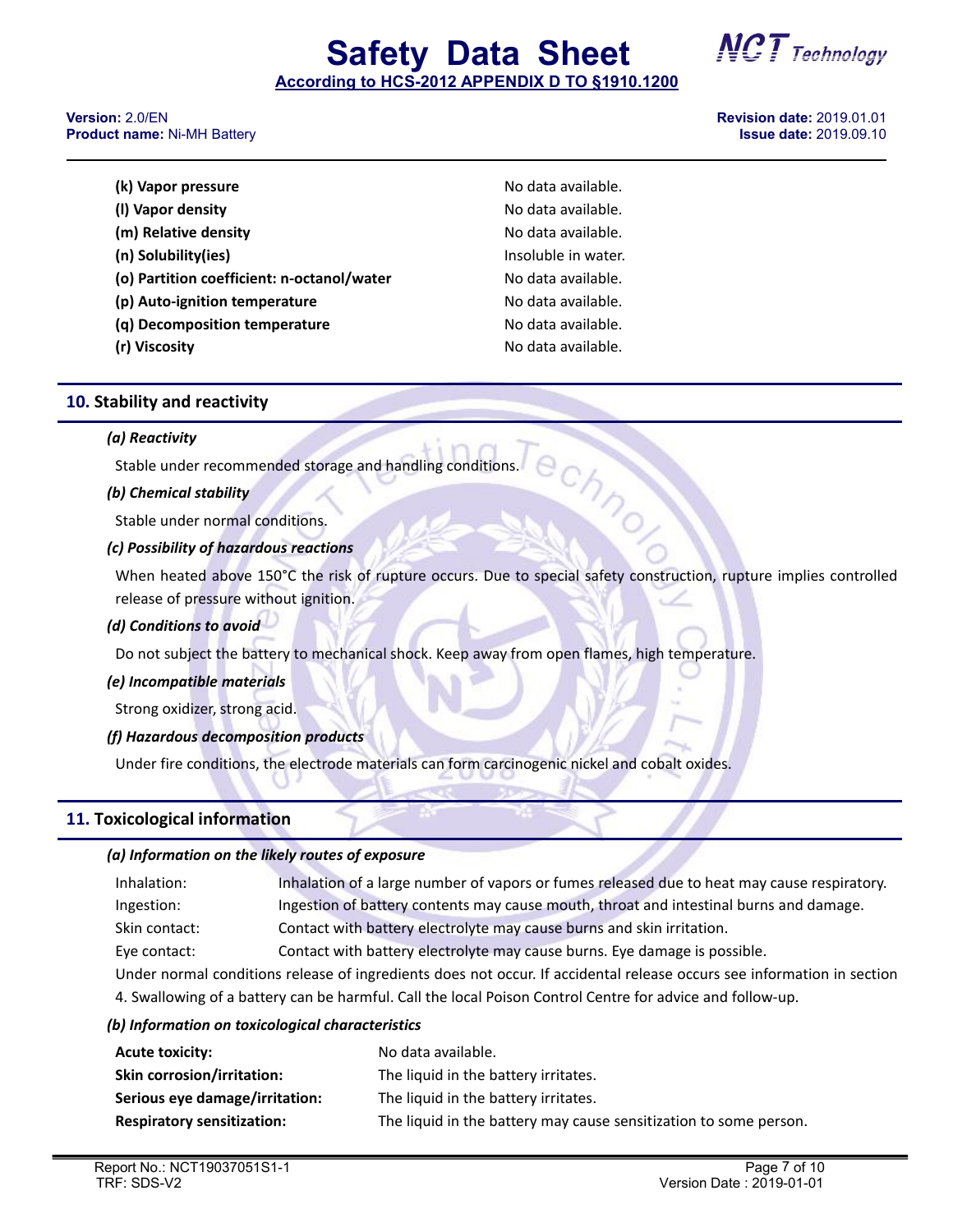**Safety Data Sheet**



#### **Version:** 2.0/EN **Revision date:** 2019.01.01 **Product name: Ni-MH Battery**

| <b>Skin sensitization:</b>                                                                     | The liquid in the battery may cause sensitization to some person. |  |
|------------------------------------------------------------------------------------------------|-------------------------------------------------------------------|--|
| Carcinogenicity:                                                                               | No data available.                                                |  |
| <b>Germ Cell Mutagenicity:</b>                                                                 | No data available.                                                |  |
| <b>Reproductive Toxicity:</b>                                                                  | No data available.                                                |  |
| <b>STOT-Single Exposure:</b>                                                                   | No data available.                                                |  |
| <b>STOT-Repeated Exposure:</b>                                                                 | No data available.                                                |  |
| <b>Aspiration Hazard:</b>                                                                      | No data available.                                                |  |
| (c) Delayed and immediate effects as well as chronic effects from short and long-term exposure |                                                                   |  |

| Sensitization:                | No data available. |
|-------------------------------|--------------------|
| <b>Mutagenic Effects:</b>     | No data available. |
| Carcinogenicity:              | No data available. |
| <b>Reproductive Toxicity:</b> | No data available. |
| <b>Chronic Toxicity:</b>      | No data available. |
| <b>Target Organ Effects:</b>  | No data available. |
| <b>Aspiration Hazard:</b>     | No data available. |
|                               |                    |

#### **12. Ecological information**

#### *(a) Ecotoxicity*

Water hazard class 1(Self-assessment): slightly hazardous for water.

*(b) Persistence and Degradability*

No information available.

*(c) Bioaccumulative potential*

No information available.

#### *(d) Mobility in soil*

No information available.

#### *(e) Other adverse effects*

No information available.

#### **13. Disposal considerations**

#### *Safe handling and methods of disposal*

Disposal should be in accordance with applicable regional, national and local laws and regulations. Local regulations may be more stringent than regional or national requirements.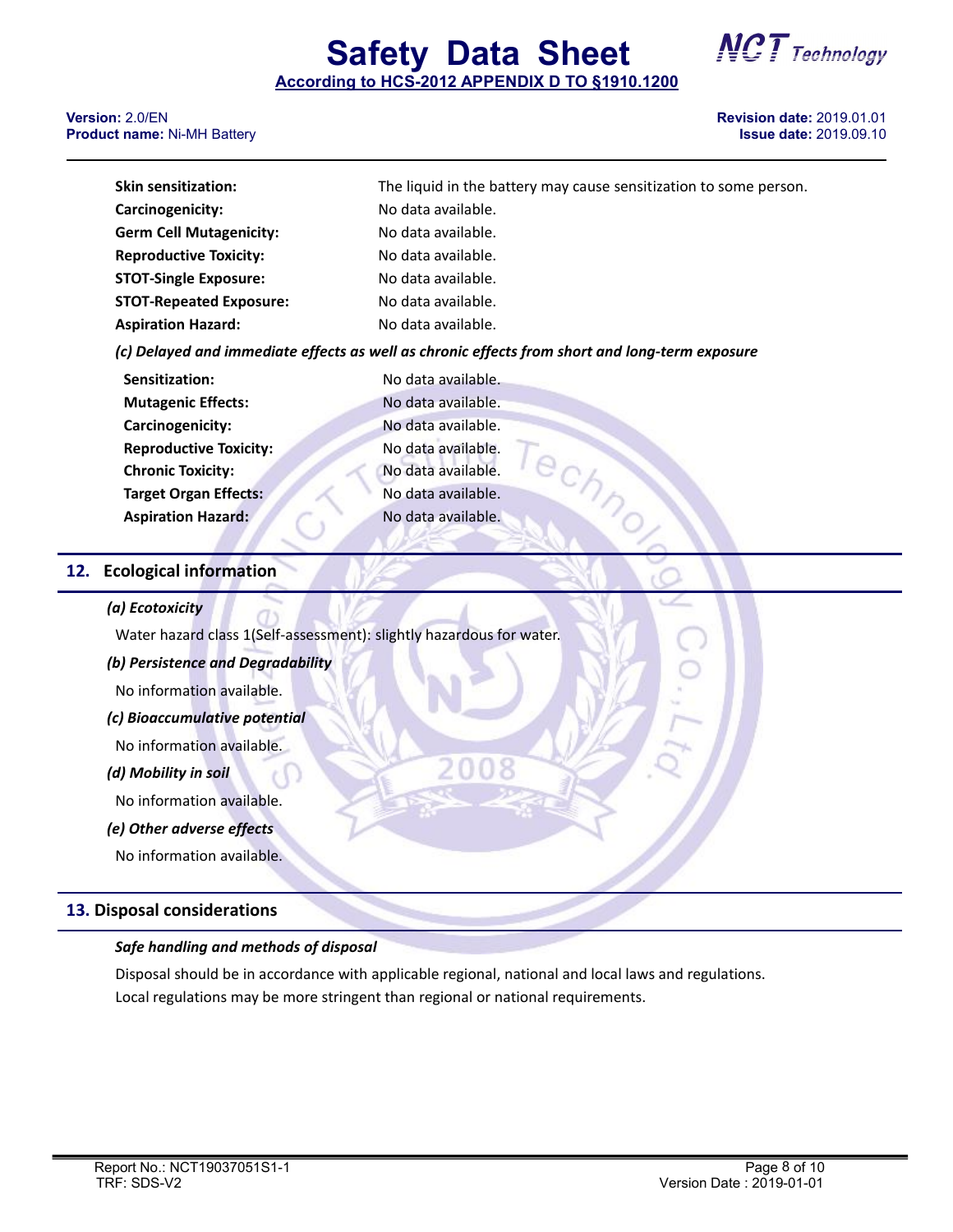**Safety Data Sheet**

Product disposal recommendation: Observe local, state and federal laws and regulations.

Packaging disposal recommendation: Be aware discarded batteries may cause fire, tape the battery terminals to insulate them. Don't disassembly the battery. Containers may be recycled or re-used. Observe local, state and federal laws and regulations.

The potential effects on the environment and human health of the substances used in batteries and accumulators; the desirability of not disposing of waste batteries and accumulators as unsorted municipal waste and of participating in their separate collection so as to facilitate treatment and recycling.

#### **14. Transport information**

According to 2019 IATA Dangerous Goods Regulations 60th Edition and IMO IMDG Code (inc Amdt 39-18).

(a)Not Restricted good for transportation

(b)Separate nickel metal hydride batteries when shipping to prevent short-circuiting, they should be packed in strong for support during transport, take in a cargo of them without falling, dropping, and breakage

(c)Prevent collapse or cargo piles and wet by rain, the container must be handled carefully

(d)Do not give shocks that result in a mark of hitting on a cell

(e)Please refer to Section 7 - Handling and storage also

| UN No.                     |                                 | 3496      |  |
|----------------------------|---------------------------------|-----------|--|
| Name and description       | Batteries, nickel-metal hydride |           |  |
| Class or division          |                                 | 9         |  |
| Un packing group           |                                 | N/A       |  |
| <b>Excepted quantities</b> |                                 | N/A       |  |
| Limited quantities         |                                 | Forbidden |  |
| Special provision          |                                 | A199      |  |
| Packing                    | Packing instruction             | N/A       |  |
|                            | Special packing provisions      | N/A       |  |

#### **15. Regulatory information**

With regard to transport, the following regulations are cited and considered:<br>- The International Civil Aviation Organization (ICAO) Technical Instructions.

- 
- The International Air transport Association (IATA) Dangerous Goods Regulations.
- The International Maritime Dangerous Goods (IMDG) Code.
- The Office of Hazardous Materials Safety within the US Department of Transportation (DOT)
- Research and Special Programs Administration (RSPA)

#### **16. Other information, including date of preparation or last revision**

#### *(a) Preparation and revision information*

Date of previous revision: 2015.04.29 Date of this revision: 2019.01.01

Revision summary: The Second New SDS

Version [Date](file:///C:/Users/Administrator/AppData/Local/youdao/dict/Application/7.5.0.0/resultui/dict/?keyword=date) : 2019-01-01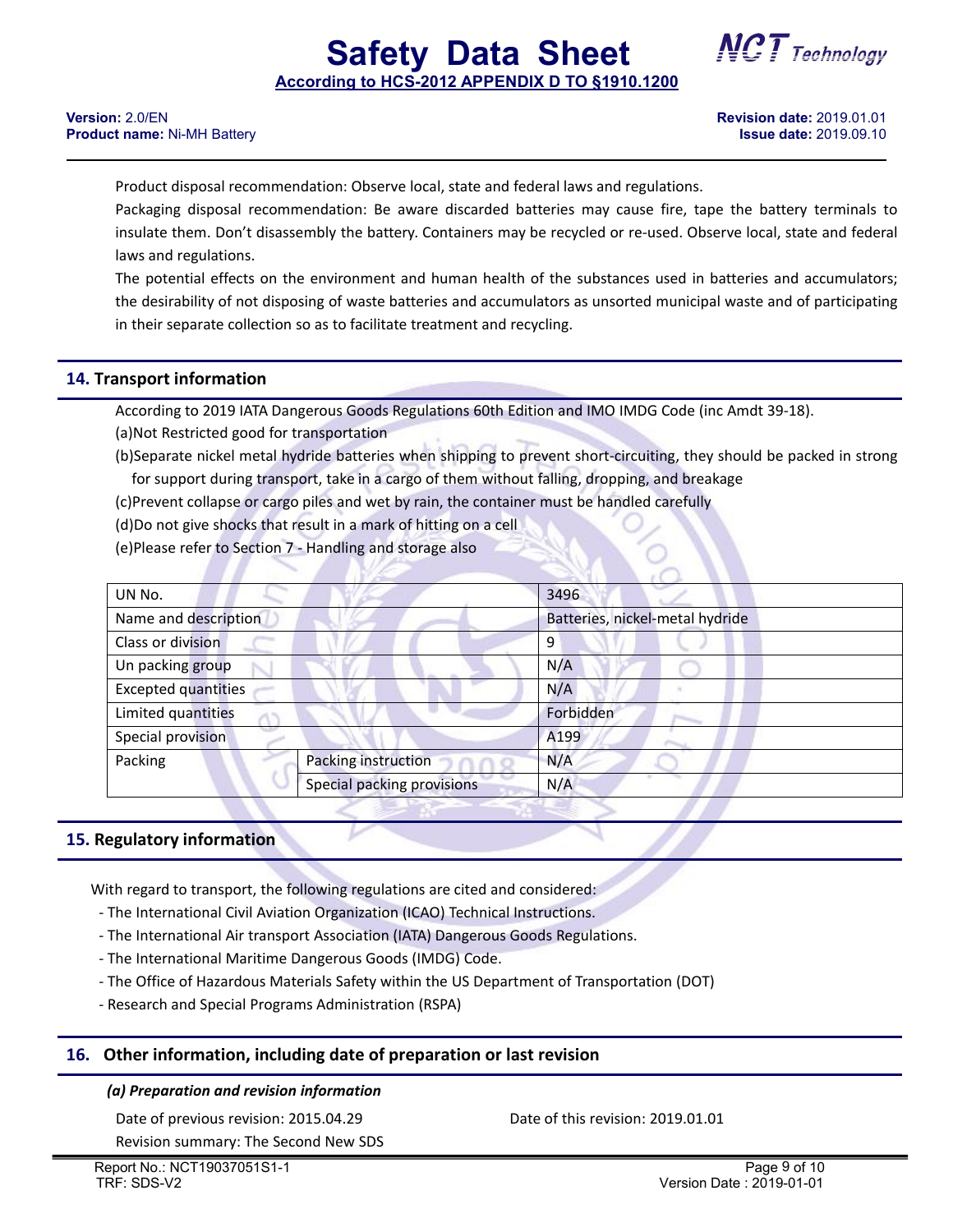# **Safety Data Sheet NCT** Technology



**According to HCS-2012 APPENDIX D TO §1910.1200**

#### **Version:** 2.0/EN **Revision date:** 2019.01.01 **Product name: Ni-MH Battery**

#### *(b) Abbreviations and acronyms*

| TSCA:       | Toxic Substances Control Act, The American chemical inventory. |
|-------------|----------------------------------------------------------------|
| <b>DSL</b>  | Domestic Substances List                                       |
| EINECS:     | European Inventory of Existing Commercial chemical Substances  |
| <b>ENCS</b> | Japanese Existing and New Chemical Substances                  |
| ECL:        | Existing Chemicals List, the Korean chemical inventory.        |
| IECSC:      | Inventory of existing chemical substances in China.            |

#### *(c) Disclaimer*

Because all of our batteries are defined as "articles", they are exempted from the requirementsof the Hazard Communication Standard. The information in this SDS is provided all the relevant data fully and truly. However, the information is provided without any warranty on their absolute extensiveness and accuracy. This SDS was prepared to provide safety preventive measures for the users who have got professional training. The personal user who obtained this SDS should make independent judgment for the applicability of this SDS under special conditions. In these special cases, we do not assume responsibility for the damage.

End of the SDS

VVery truly yours,

 $\lambda$ *Inn* 

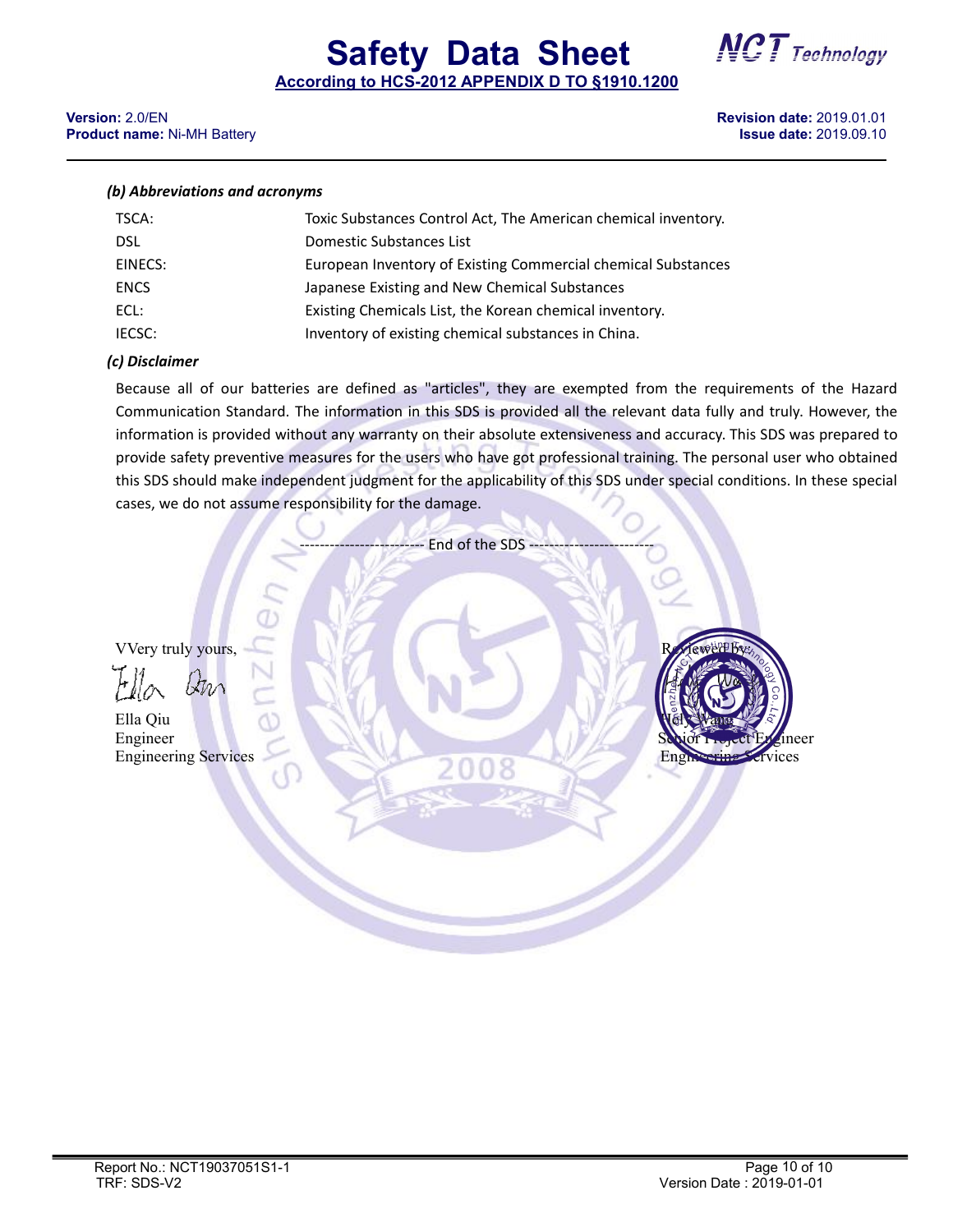

## **Safety Data Sheets (SDSs)**

| Client                | XINXIANG HENGLI POWER SUPPLY CO., LTD                                                                                                                   |  |  |  |  |  |
|-----------------------|---------------------------------------------------------------------------------------------------------------------------------------------------------|--|--|--|--|--|
|                       | CHENBAO INDUSTRIAL AREA, FENGQUAN DISTRICT,                                                                                                             |  |  |  |  |  |
| Add. of Client        | <b>XINXIANG</b>                                                                                                                                         |  |  |  |  |  |
| Description           | Ni-MH Battery                                                                                                                                           |  |  |  |  |  |
| Model /Type           | AA300mAh 1.2V                                                                                                                                           |  |  |  |  |  |
| Manufacturer          | XINXIANG HENGLI POWER SUPPLY CO., LTD                                                                                                                   |  |  |  |  |  |
| Add. of               | DISTRICT,<br><b>CHENBAO</b><br><b>INDUSTRIAL</b><br>FENGQUAN<br>AREA,                                                                                   |  |  |  |  |  |
| Manufacturer          | <b>XINXIANG</b>                                                                                                                                         |  |  |  |  |  |
| Nominal Voltage       | 1.2V, 300mAh                                                                                                                                            |  |  |  |  |  |
| Date of Receipt       | 2020-07-21                                                                                                                                              |  |  |  |  |  |
| Laboratory            | Dongguan ZRLK Testing Technology Co., Ltd.                                                                                                              |  |  |  |  |  |
| Address               | Building D, No.2, Jinyuyuan Mansion, No.18, Industrial West Road,<br>Songshan Lake High-tech Industrial Development Zone, Dongguan,<br>Guangdong, China |  |  |  |  |  |
| Approved<br>Signatory | Moggie Goo<br>Ailis Ma<br>Lahm Peng<br>Maggie.Gao                                                                                                       |  |  |  |  |  |
| Inspected by          | Ailis.Ma                                                                                                                                                |  |  |  |  |  |
| Censored by           | Lahm Peng                                                                                                                                               |  |  |  |  |  |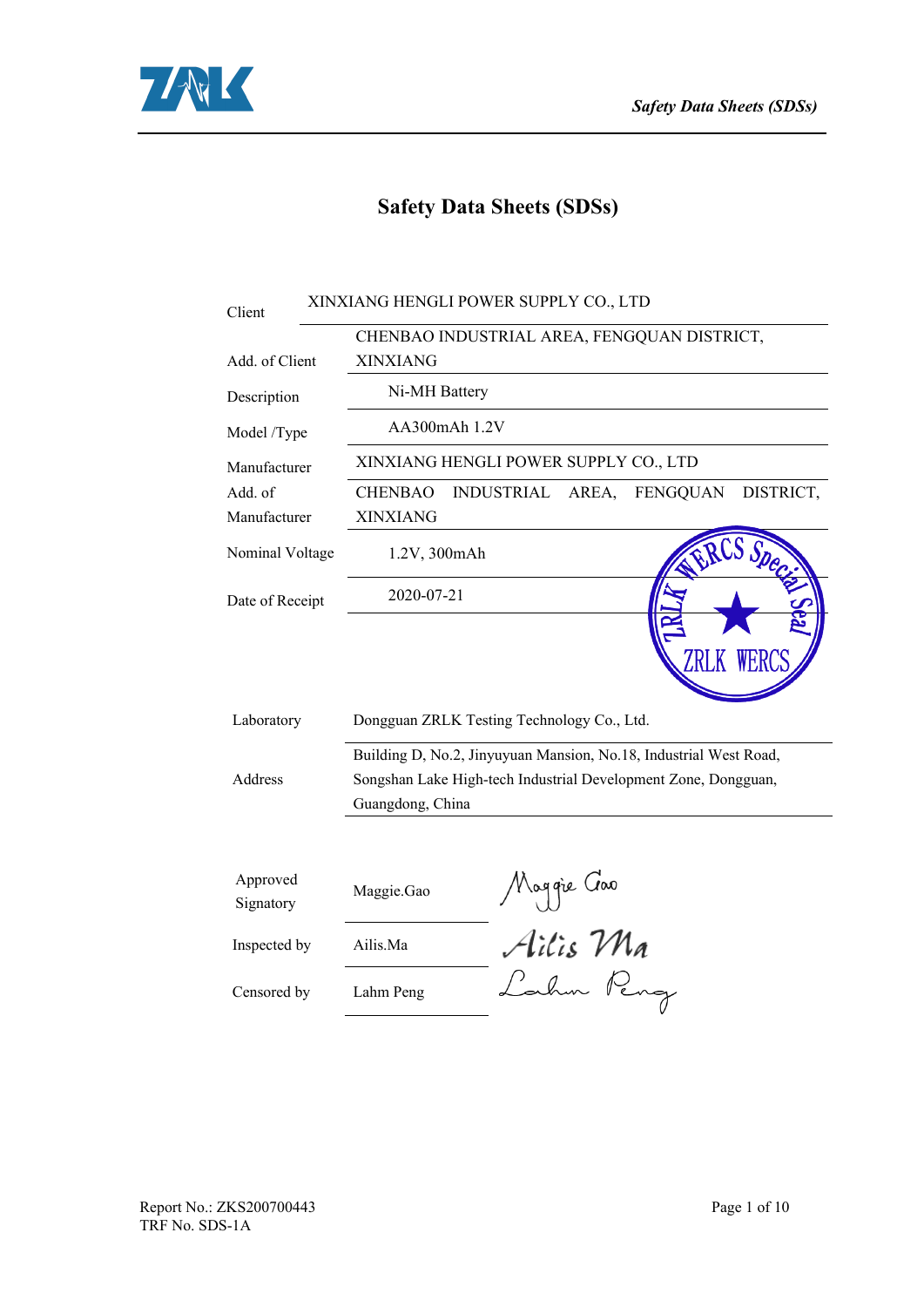

#### **1. IDENTIFICATION OF THE SUBSTANCE/PREPARATION AND OF THE COMPANY/UNDERTAKING**

#### **Product Identifier**

Product name: Ni-MH Battery

Model: AA300mAh 1.2V

**Other means of identification**

Synonyms:none

#### **Recommended use of the chemical and restrictions on use**

Recommended Use:Used in portabl electronic equipments;

Uses advidsed against:

a) Do not dismantle, open or shred secondary cells or batteries.

b) Keep batteries out of the reach of children

Battery usage by children should be supervised. Especially keep small batteries out of reach of small children.

c) Seek medical advice immediately if a cell or a battery has been swallowed.

d) Do not expose cells or batteries to heat or fire. Avoid storage in direct sunlight.

e) Do not short-circuit a cell or a battery. Do not store cells or batteries haphazardly in a box or drawer where they may short-circuit each other or be short-circuited by other metal objects.

f) Do not remove a cell or battery from its original packaging until required for use.

g) Do not subject cells or batteries to mechanical shock.

h) In the event of a cell leaking, do not allow the liquid to come in contact with the skin or eyes. If contact has been made, wash the affected area with copious amounts of water and seek medical advice.

i) Do not use any charger other than that specifically provided for use with the equipment.

j) Observe the plus (+) and minus (–) marks on the cell, battery and equipment and ensure correct use.

k) Do not use any cell or battery which is not designed for use with the equipment.

l) Do not mix cells of different manufacture, capacity, size or type within a device.

m) Always purchase the battery recommended by the device manufacturer for the equipment.

n) Keep cells and batteries clean and dry.

o) Wipe the cell or battery terminals with a clean dry cloth if they become dirty.

p) Secondary cells and batteries need to be charged before use. Always use the correct charger and refer to the

manufacturer's instructions or equipment manual for proper charging instructions.

q) Do not leave a battery on prolonged charge when not in use.

r) After extended periods of storage, it may be necessary to charge and discharge the cells or batteries several times to obtain maximum performance.

s) Retain the original product literature for future reference.

t) Use the cell or battery only in the application for which it was intended.

u) When possible, remove the battery from the equipment when not in use.

v) Dispose of properly.

#### **Details of the supplier of the safety data sheet:**

Supplier Name: XINXIANG HENGLI POWER SUPPLY CO., LTD

Address: CHENBAO INDUSTRIAL AREA, FENGQUAN DISTRICT, XINXIANG

Telephone number of the supplier: 0086-0373-5418911

Postcode: 453000

E-mail address: jenny\_henglipower@hotmail.com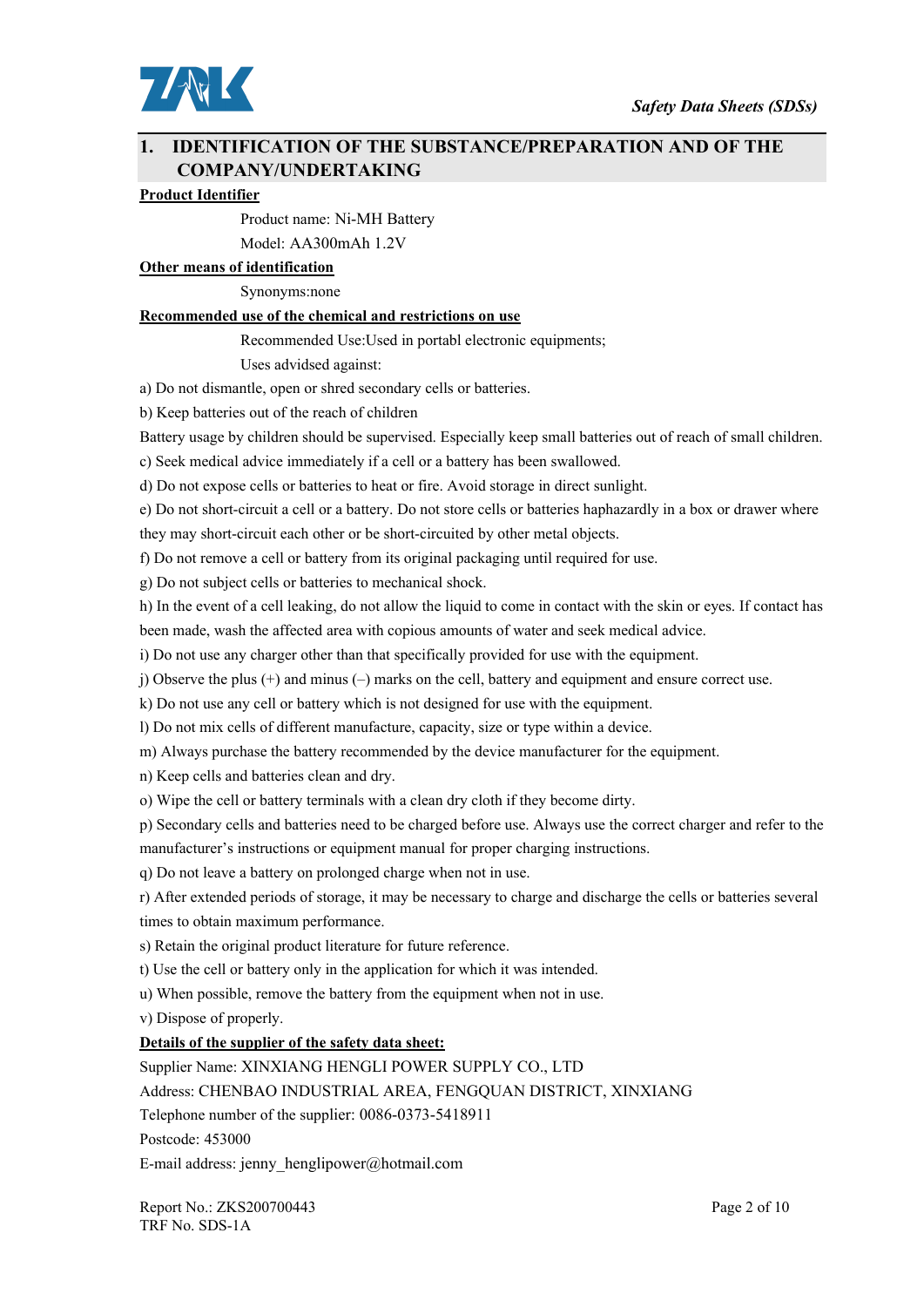

#### **Emergency telephone number**

**Company Emergency Phone Number:** 0086-0373-5418911

## **2. HAZARDS IDENTIFICATION**

#### **Classification**

| Acute toxicity - Dermal                               | Category 3  |
|-------------------------------------------------------|-------------|
| Serious eye damage/eye irritation                     | Category 2A |
| Carcinogenicity                                       | Category 2  |
| Specific target organ toxicity (repeated<br>exposure) | Category 1  |

#### **GHS Label elements, including precautionary statements**

#### **Danger**

#### **Hazard statements**

Toxic in contact with skin

Causes serious eye irritation

Suspected of causing cancer

Causes damage to organs through prolonged or repeated exposure



#### **Precautionary statements-Prevention**

Obtain special instructions before use Do not handle until all safety precautions have been read and understood Wear protective gloves/protective clothing/eye protection/face protection Wash face, hands and any exposed skin thoroughly after handling Do not breathe dust/fume/gas/mist/vapors/spray Do not eat, drink or smoke when using this product

#### **Precautionary Statements - Response**

If exposed or concerned: Get medical advice/attention Specific treatment (see supplemental first aid instructions on this label)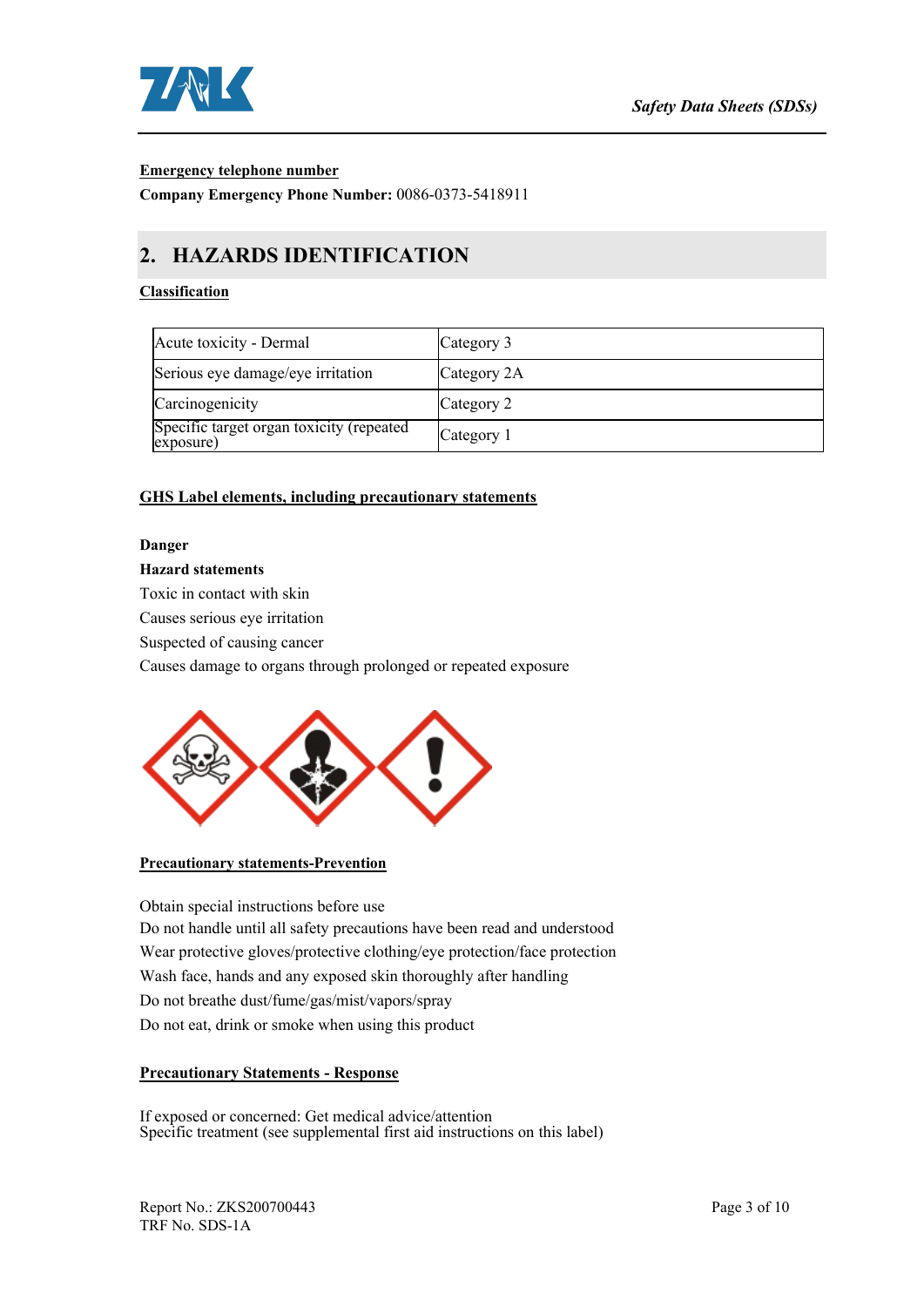

#### **Eyes**

IF IN EYES: Rinse cautiously with water for several minutes. Remove contact lenses, if present and easy to do. Continue rinsing If eye irritation persists: Get medical advice/attention

#### **Skin**

IF ON SKIN: Wash with plenty of water and soap Call a POISON CENTER or doctor if you feel unwell Take off immediately all contaminated clothing and wash it before reuse

#### **Precautionary Statements - Storage**

Store locked up

#### **Precautionary Statements - Disposal**

Dispose of contents/container to an approved waste disposal plant

#### **Other information**

harmful if swallowed. Very toxic to aquatic life with long lasting effects.

## **3. COMPOSITION/INFORMATION ON INGREDIENTS**

#### **Chemical characterixation: Mixtures**

#### **Description:**

Product: Consisting of the following components.

| Common Chemical Name                    | Concentration $(\% )$ | CAS Number |
|-----------------------------------------|-----------------------|------------|
| Nickel hydroxide                        | 31.6                  | 12054-48-7 |
| Potassium hydroxide                     | 20                    | 1310-58-3  |
| Water                                   | 18.3                  | 7732-18-5  |
| Ferrous oxide                           | 16.7                  | 1345-25-1  |
| Lanthanum, compound with nickel $(1:5)$ | 8                     | 12196-72-4 |
| Sodium hydroxide                        | 2.8                   | 1310-73-2  |
| Graphite                                | 2.6                   | 7782-42-5  |

Note: CAS number is Chemical Abstract Service Registry Number.

N/A=Not apply.

## **4. FIRST-AID MEASURES**

#### **First aid measures**

Eye Contact Rinse thoroughly with plenty of water, also under the eyelids. If symptoms persist, call a physician.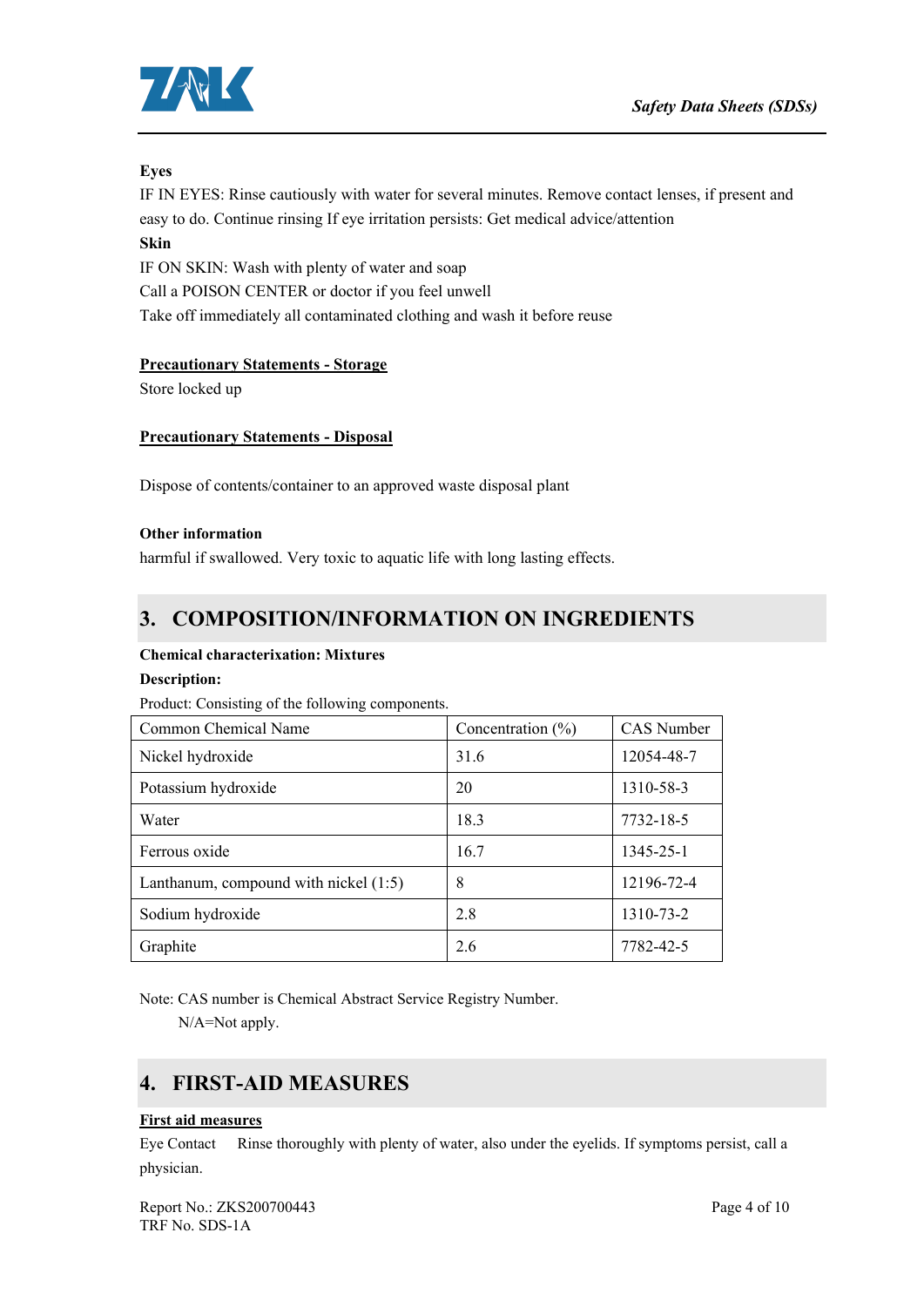

Skin Contact Remove contaminated clothing and shoes. Wash skin with soap and water. In the case of skin irritation or allergic reactions see a physician.

Inhalation Move to fresh air. If symptoms persist, call a physician.

Ingestion Do NOT induce vomiting. Drink plenty of water. If symptoms persist, call a physician.

Most important symptoms and effects, both acute and delayed

Swallowing Do not induce vomiting. Get medical attention.

**Most Important Symptoms/Effects** No information available.

**Indication of any immediate medical attention and special treatment needed**

Notes to Physician Treat symptomatically

## **5. FIRE-FIGHTING MEASURES**

#### **Suitable Extinguishing Media**

CO<sub>2</sub>, dry chemical powder, water spray. Unsuitable Extinguishing Media:No information available.

#### **Specific Hazards Arising from the Chemical**

Formation of toxic gases is possible during heating or in case of fire.

In case of fire, the following can be released:

Carbon monoxide(CO)

Carbon dioxide

Other irritating and toxic gases.

#### **Hazardous Combustion Products**

Carbon oxides. Explosion Data Sensitivity to Mechanical Impact No

Sensitivity to Static Discharge No

#### **Protective Equipment and Precautions for Firefighters**

As in any fire, wear self-contained breathing apparatus pressure-demand, MSHA/NIOSH (approved or equivalent) and full protective gear. For example: Wear self-contained respiratory protective device. Wear suitable protective clothing and eye/face protection.

#### **Special hazards arising from the substance or mixture:**

Battery may burst and release hazardus decomposition products when exposed to a fire situation. Lithium ion batteries contain flammable electrolyte that may vent, ignite and produce sparks when subjected to high temperature( $>150^{\circ}$ C), When damaged or abused(e.g. mechanical damage or electrical overcharging); may burn rapidly with flare-burning effect; may ignite other batteries in clothes proximity.

## **6. ACCIDENTAL RELEASE MEASURES**

#### **Personal precautions, protective equipment and emergency procedures**

Personal Precautions Avoid contact with eyes.

Refer to section 8 for personal protective equipment. Ensure adequate ventilation. Remove all sources of ignition.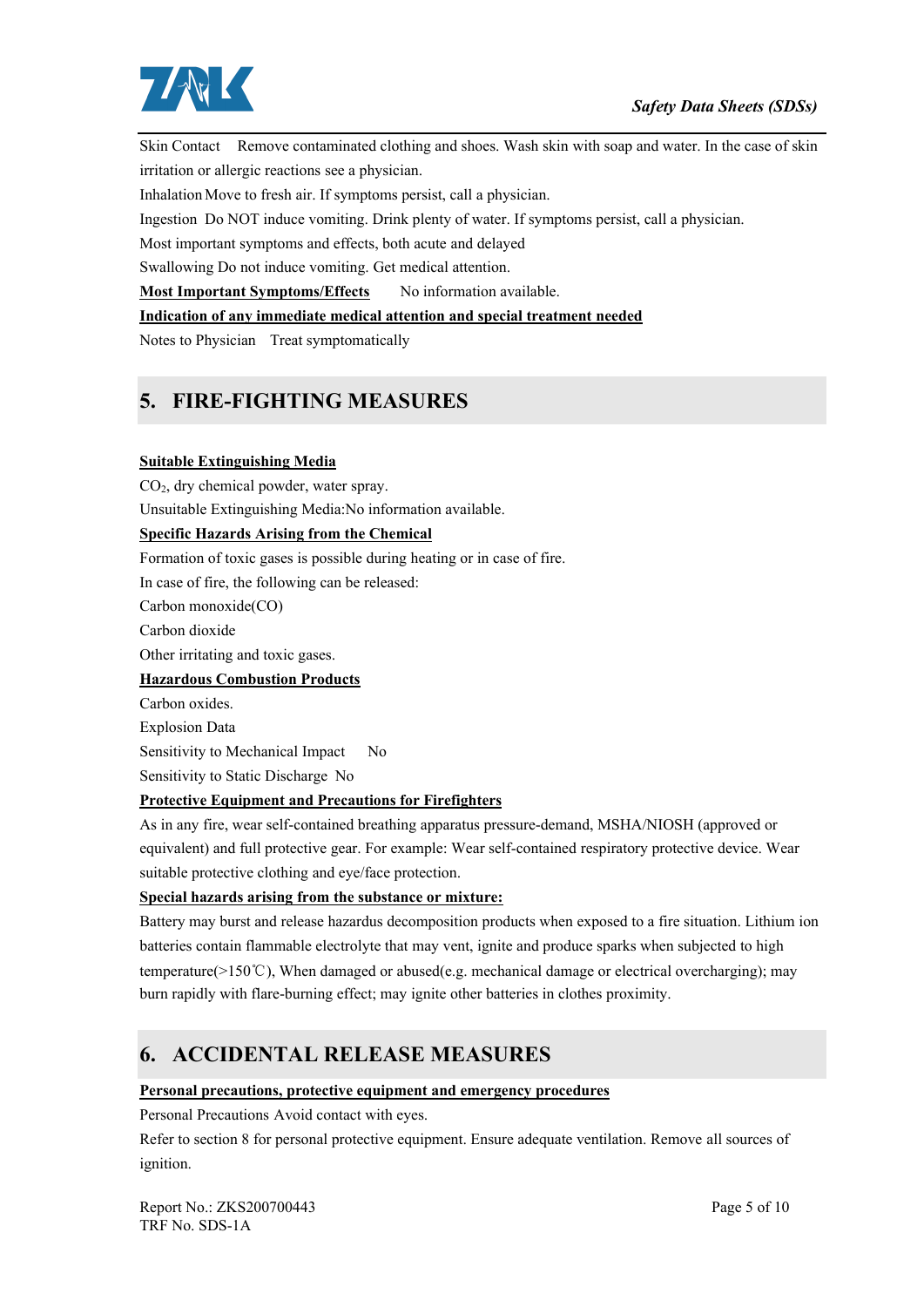

Evacuate personnel to safe areas.

#### **Environmental precautions**

Environmental Precautions Refer to protective measures listed in Sections 7 and 8.

Absorb with liquid-binding material (sand, diatomite, acid binders, universal binders, sawdust).

Dispose contaminated material as waste according to item 13.

#### **Methods and material for containment and cleaning up**

Methods for Containment Prevent further leakage or spillage if safe to do so.

Methods for Cleaning up Use personal protective equipment. Dam up. Cover liquid spill with sand, earth or other Non combustible absorbent material. Pick up and transfer to properly labeled containers. Clean contaminated surface thoroughly.

### **7. HANDLING AND STORAGE**

#### **Precautions for safe handling**

Handling Handle in accordance with good industrial hygiene and safety practice. Avoid contact with skin, eyes and clothing. Wear personal protective equipment. Wash thoroughly after handling. Use this material with adequate ventilation.

The product is not explosive.

#### **Conditions for safe storage, including any incompatibilities**

If the Battery is subject to storage for such a long term as more than 3 months. 3 months: -10℃~+40℃, 45 to 85%RH And recommended at 0℃~+35℃ for long period storage. The capacity recovery rate in the delivery state (50% capacity of fully charged) after storage is assumed to be 80% or more. The voltage for a long time storage shall be 3.7V~4.2V range. Do not storage Lithium-ion Battery haphazardly in a box or drawer where they may short-circuit each other or be short-circuited by other metal objects. Keep out of reach of children. Do not expose Lithium ion battery to heat or fire. Avoid storage in direct sunlight. Do not store together with oxidizing and acidic materials**.** Keep ignition sources away- Do not smoke. Store in cool, dry and well-ventilated place.

**Incompatible Products** None known.

## **8. EXPOSURE CONTROLS AND PERSONAL PROTECTION**

#### **Control parameters**

| Ingredients with limit values that require monitoring at the workplace: |                          |  |
|-------------------------------------------------------------------------|--------------------------|--|
| TLV (USA)                                                               | $0.02$ mg/m <sup>3</sup> |  |
| MAK (Germany) $\int 0.1 \text{mg/m}^3$                                  |                          |  |

**Other Exposure Guidelines** Vacated limits revoked by the Court of Appeals decision in AFL-CIO v. OSHA, 965 F.2d 962(11th Cir., 1992).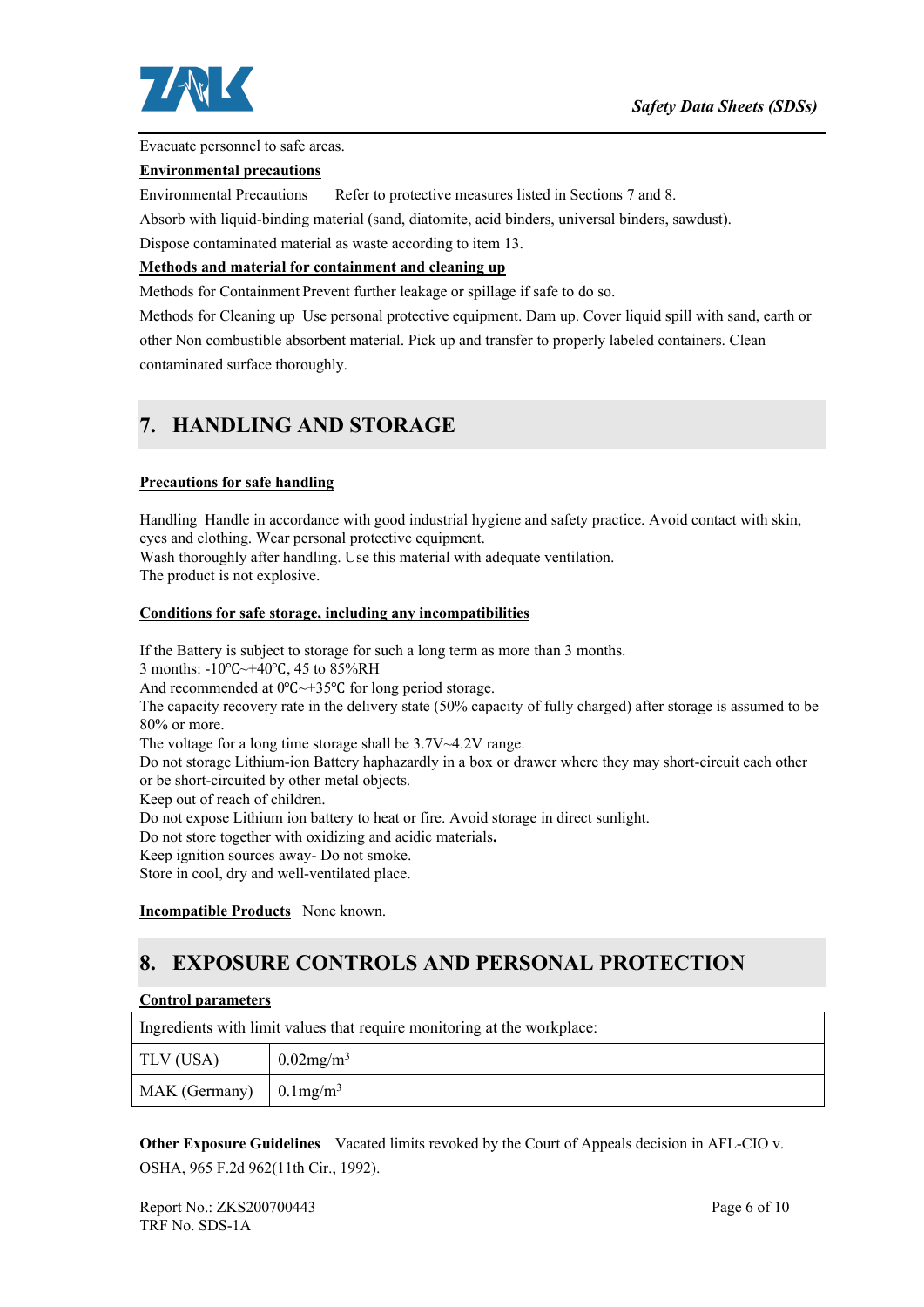

#### **Appropriate engineering controls**

**Engineering Measures** Showers

Eyewash stations

Ventilation systems

Use adequate general or local exhaust ventilation to keep airborne concentrations below the permissible exposure limits. Ensure adequate ventilation.

**Individual protection measures, such as personal protective equipment**

#### **Eye/Face Protection:**



**Tightly sealed goggles**

#### **Body protection:**

Protective work clothing.

**Skin protection:**



#### **Material of gloves:**

The selection of the suitable gloves does not only depend on the material, but also on further marks of quality and varies from manufacturer to manufacturer. As the product is a preparation of several substances, the resistance of the glove material can not be calculated in advance and has therefore to be checked prior to the application.

#### **Penetration time of glove material:**

The exact break trough time has to be found out by the manufacturer of the protective gloves and has to be observed.

**Respiratory Protection** No protective equipment is needed under normal use conditions. If exposure limits are exceeded or irritation is experienced, ventilation and evacuation may be required.

**Hygiene Measures** Handle in accordance with good industrial hygiene and safety practice.

## **9. PHYSICAL AND CHEMICAL PROPERTIES**

|                                          | Form: Cylindrical                        |                 |  |  |
|------------------------------------------|------------------------------------------|-----------------|--|--|
| Physical<br><b>State</b>                 | Color: Green                             |                 |  |  |
|                                          | Odour: Odourless                         |                 |  |  |
|                                          | Odor Threshold: No information available |                 |  |  |
| Change in condition:                     |                                          |                 |  |  |
| pH, with indication of the concentration |                                          | Not determined. |  |  |
| Melting point/freezing point             |                                          | Not determined. |  |  |
| Initial boiling point and Boiling range: |                                          | Not determined. |  |  |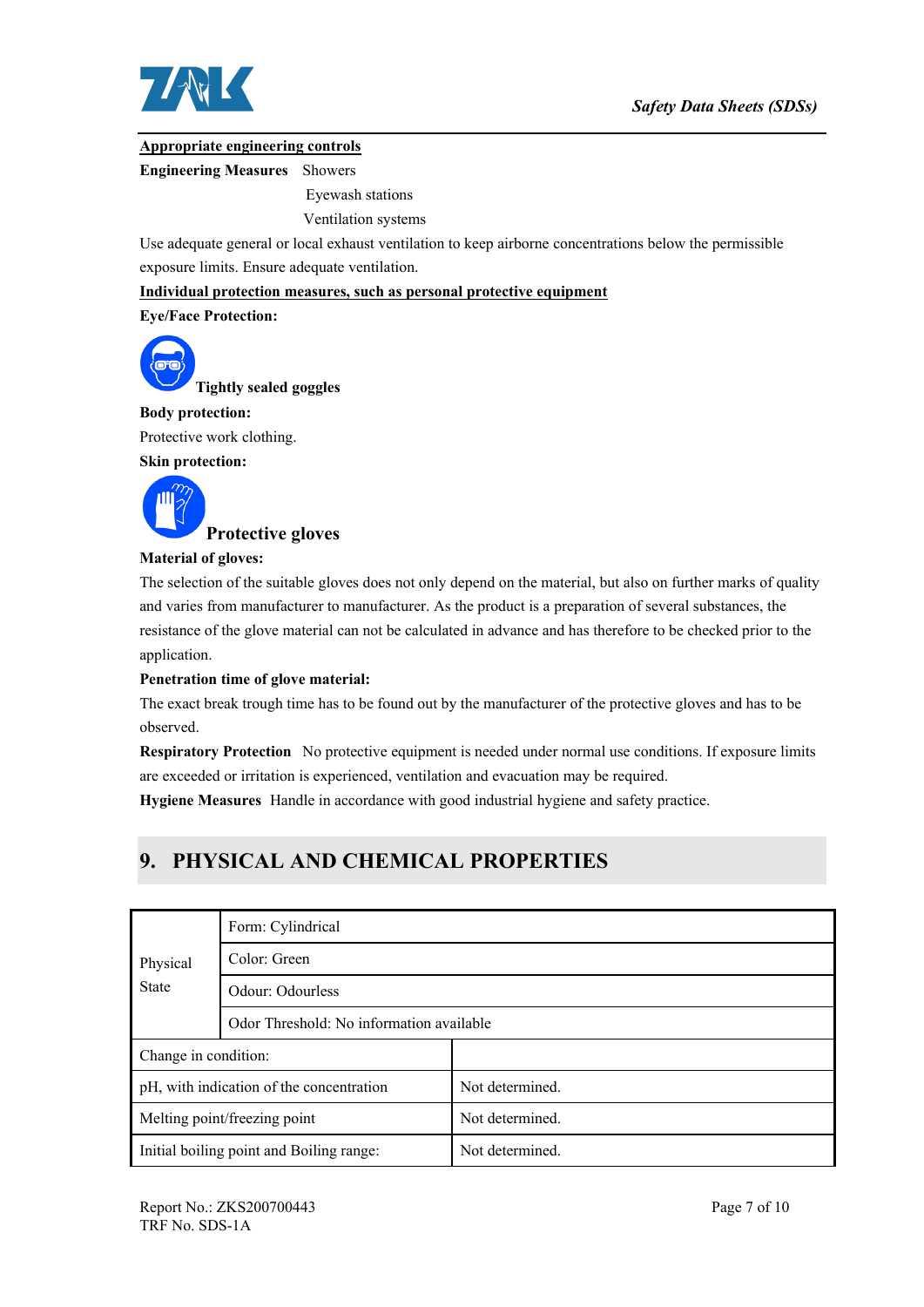



| Flash Point                                  | Not determined.                            |
|----------------------------------------------|--------------------------------------------|
| Evaporation rate                             | Not determined.                            |
| Flammability (solid, gas)                    | Not determined.                            |
| Upper/lower flammability or explosive limits | Not determined.                            |
| Vapor Pressure:                              | Not determined.                            |
| Vapor Density:                               | Not determined.                            |
| relative density:                            | Not determined.                            |
| Solubility in Water:                         | Not determined.                            |
| Solubility in other solvents                 | Not determined.                            |
| n-octanol/water partition coefficient        | Not determined.                            |
| Auto-ignition temperature                    | Product is not self-igniting.              |
| Decomposition temperature                    | Not determined.                            |
| Odout threshold                              | Not determined.                            |
| Evaporation rate                             | Not determined.                            |
| Viscosity                                    | Not determined.                            |
| Other Information                            | No further relevant information available. |

## 10. **STABILITY AND REACTIVITY**

**Reactivity:** Stable under recommended storage and handling conditions (see section 7, Handling and storage). **Chemical stability:** Stable under normal conditions of use, storage and transport.

**Thermal decomposition/conditions to be avoided:** No decomposition if used according to specifications.

**Possibility of Hazardous Reactions:** None under normal processing.

**Hazardous Polymerization:** Hazardous polymerization does not occur.

**Conditions to avoid:** Strong heating, fire, Incompatible materials.

**Incompatible materials:** Strong oxidizing agents. Strong acids.Base metals.

**Hazardous Decomposition Products:**Carbon oxides, Other irritating and toxic gases.

## **11. TOXICOLOGICAL INFORMATION**

**Acute toxiciy:** No data available.

LD/LC50 values relevant for classification:

Not available.

**Skin corrosion/irritation:** No irritant effect.

**Serious eye damage/irritation:** Cause serious eye irritation.

**Respiratory or skin sensitization:** No sensitizing effects known.

**Specific target organ system toxicity:** No information available.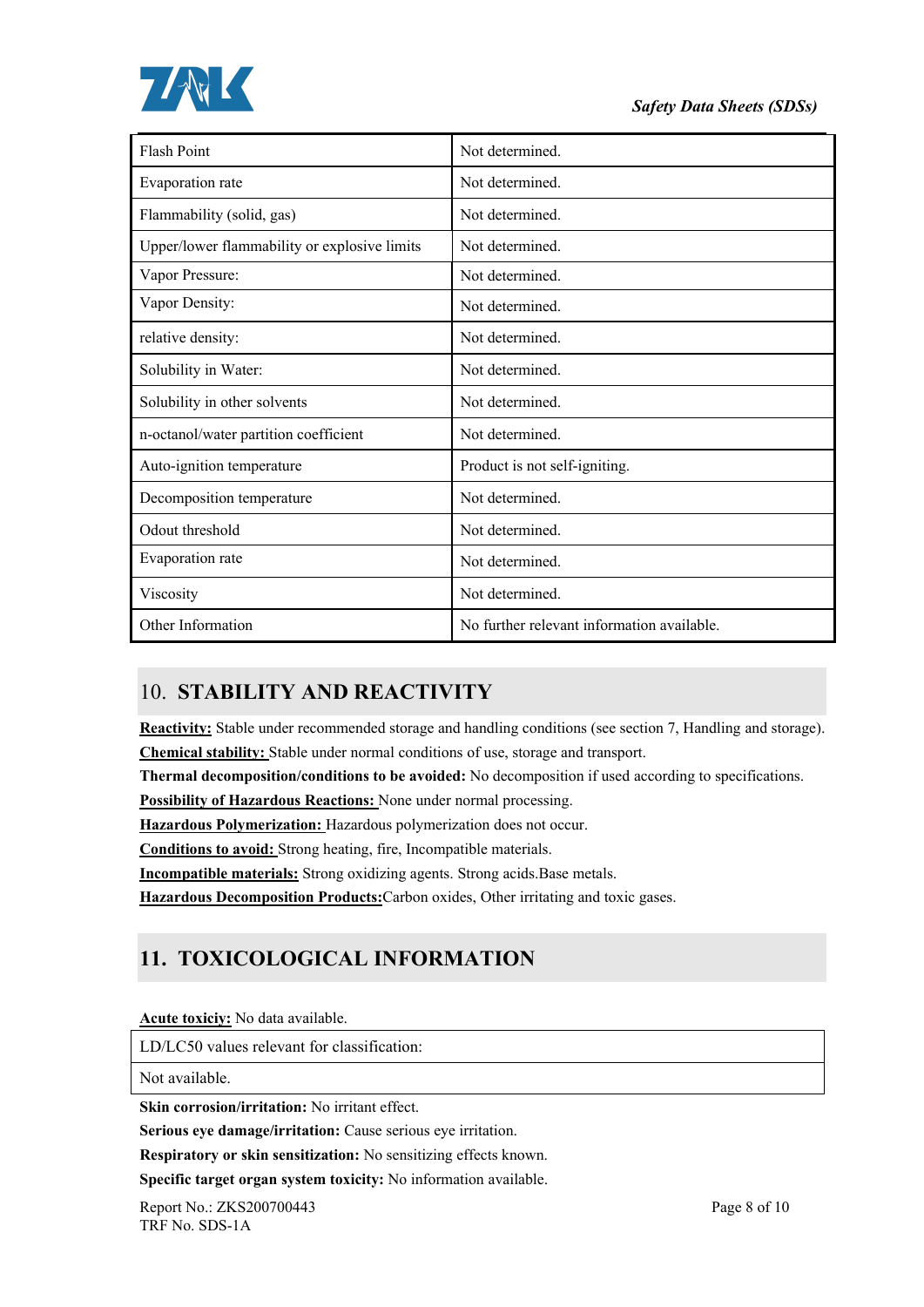

**CMR effects(carcinogenity, mutagenicity and toxicity for reproduction):** No information available.

## **12. Ecological Information**

#### **Toxicity:**

Acquatic toxicity:

No further relevant information available.

**Persistence and degradability:** No further relevant information available.

**Bioaccumulative potential:** No further relevant information available.

**Mobility in soil:** No further relevant information available.

Results of PBT and vPvB assessment

PBT: Not applicable.

vPvB: Not applicable.

**Other adverse effects:** No information available.

## **13. DISPOSAL CONSIDERATIONS**

#### **Waste treatment methods**

Recommendation: Must not be disposed together with household garbage.

Do not allow product to reach sewage system

#### **Uncleaned packaging:**

Recommendation: Disposal must be made according to official regulations.

## **14. TRANSPORT INFORMATION**

Environmental hazards: Not applicable.

Special precautions for user: Not applicable.

Transport/Additional information: Not restricted goods according to the above specifications.

Meets the requirements of 49 CFR 173.185 to be transported as non-dangerous goods for road, rail, air, and vessel (Effective October 1, 2016)

The package must be handled with care and that a flammability hazard exists if the package is damaged;

## **15. REGULATORY INFORMATION**

#### **Safety, health and environmental regulations/legislation specific for the substance or mixture**

EU Regulation:

**Authorisations:** No information available.

**Restrictions on use:** No information available.

#### **Regulatory information**

| CAS No. | EU       | US     | Japan  | Canada      | Austrlia | Korea | China   |
|---------|----------|--------|--------|-------------|----------|-------|---------|
|         | (EINECS) | (TSCA) | (ENCS) | (DSL/       | (AICS)   | (ECL) | (IECSC) |
|         |          |        |        | <b>NDSL</b> |          |       |         |